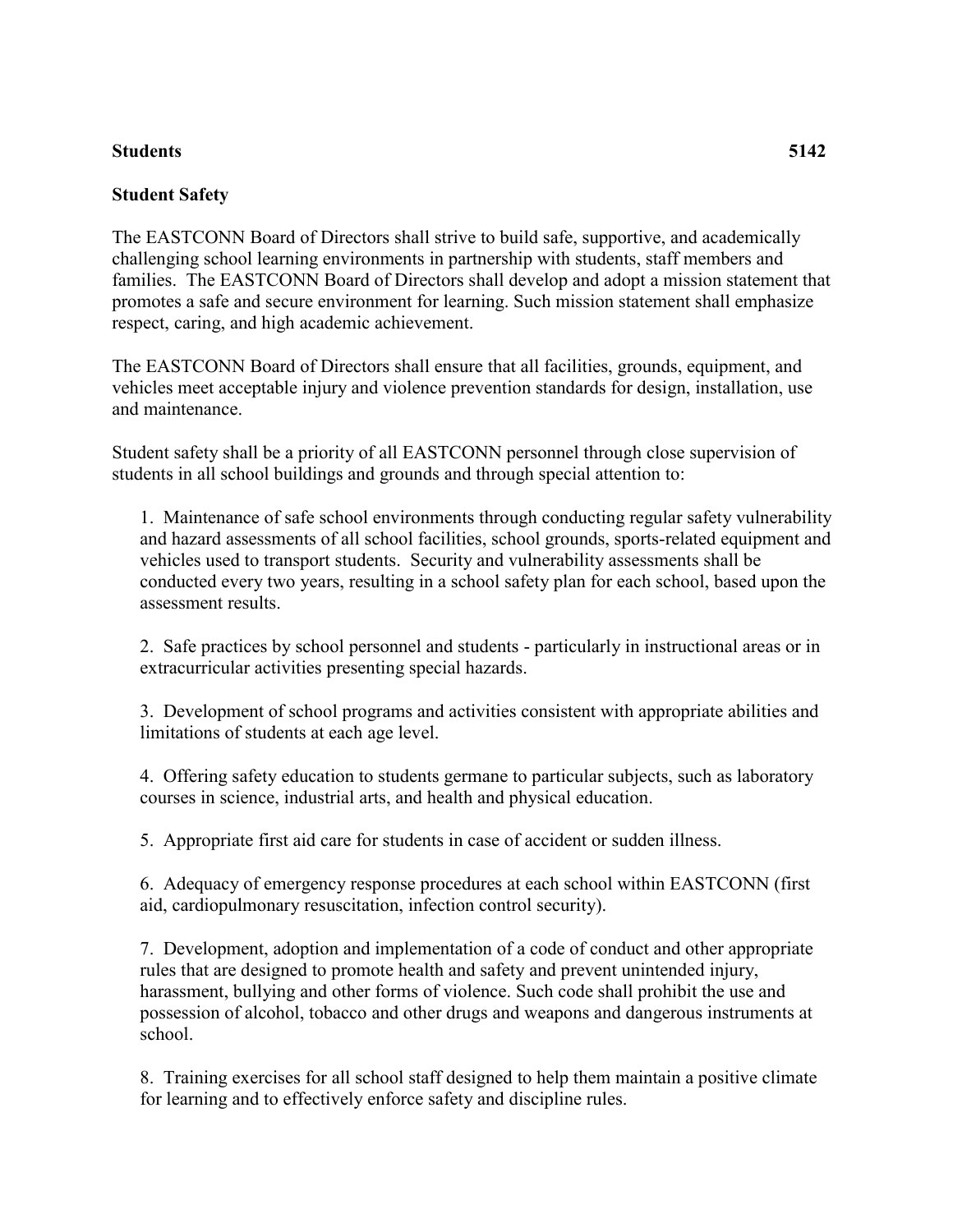9. Requiring EASTCONN and its individual schools to have safety and security plans which serve as a guide to address the various safety needs in the school, such as lockdown procedures, evacuations, drills and safety protocols, and personnel assignments. The school security and safety plan for each of EASTCONN's schools shall annually be submitted to the Department of Emergency Services and Public Protection.

10. Conducting regular audits (at least annually) to evaluate and analyze the effectiveness of each school's safety and security plans. First responders, local law enforcement and the entire school community shall be involved in this process. Law enforcement and local public safety officials shall evaluate all fire and crisis response drills.

11. Communicating with parents/guardians and community members about school-level emergency preparedness protocols to the greatest extent possible.

12. Providing regular training for all school employees on EASTCONN's school emergency management systems and protocols, as well as violence prevention training.

13. Creating a partnership between schools, local law enforcement and appropriate community agencies, including mental health, to prevent and reduce school violence.

14. Establishing a school security and safety committee at each school. Such committee shall be responsible for assisting in the development of the school's security and safety plan and administering such plan.

15. Assistance of the safe school climate committee at each school, originally established to address issues related to bullying in the school, to also collect, evaluate, and report information relating to instances of disturbing or threatening behavior that may not meet the statutory definition of bullying.

*The EASTCONN Board of Directors shall establish an advisory committee to review specific policies, regulation, plans and procedures in order to ensure a comprehensive and effective program to increase student and staff awareness of safety and health issues and to review emergency response procedures at each school in EASTCONN. Members of the safety committee shall include a Board of Directors' member, the Executive Director of Personnel Supervising Programs or his/her designee, appropriate school personnel supervising programs, a high school student, parents, law enforcement personnel, first responders and other community representatives.* 

- (cf. [0100](http://z2policy.cabe.org/cabe/DocViewer.jsp?docid=5&z2collection=core#JD_0100) Mission Statement)
- (cf. [5131/](http://z2policy.cabe.org/cabe/DocViewer.jsp?docid=267&z2collection=core#JD_5131)5144[/5114](http://z2policy.cabe.org/cabe/DocViewer.jsp?docid=236&z2collection=core#JD_5114) Conduct/Discipline/Suspension/Expulsion)
- (cf. [5131.21](http://z2policy.cabe.org/cabe/DocViewer.jsp?docid=270&z2collection=core#JD_5131.21) Terroristic Threats/Acts of Violent Behavior)
- (cf. [5131.6](http://z2policy.cabe.org/cabe/DocViewer.jsp?docid=273&z2collection=core#JD_5131.6) Drugs/Alcohol and Tobacco)